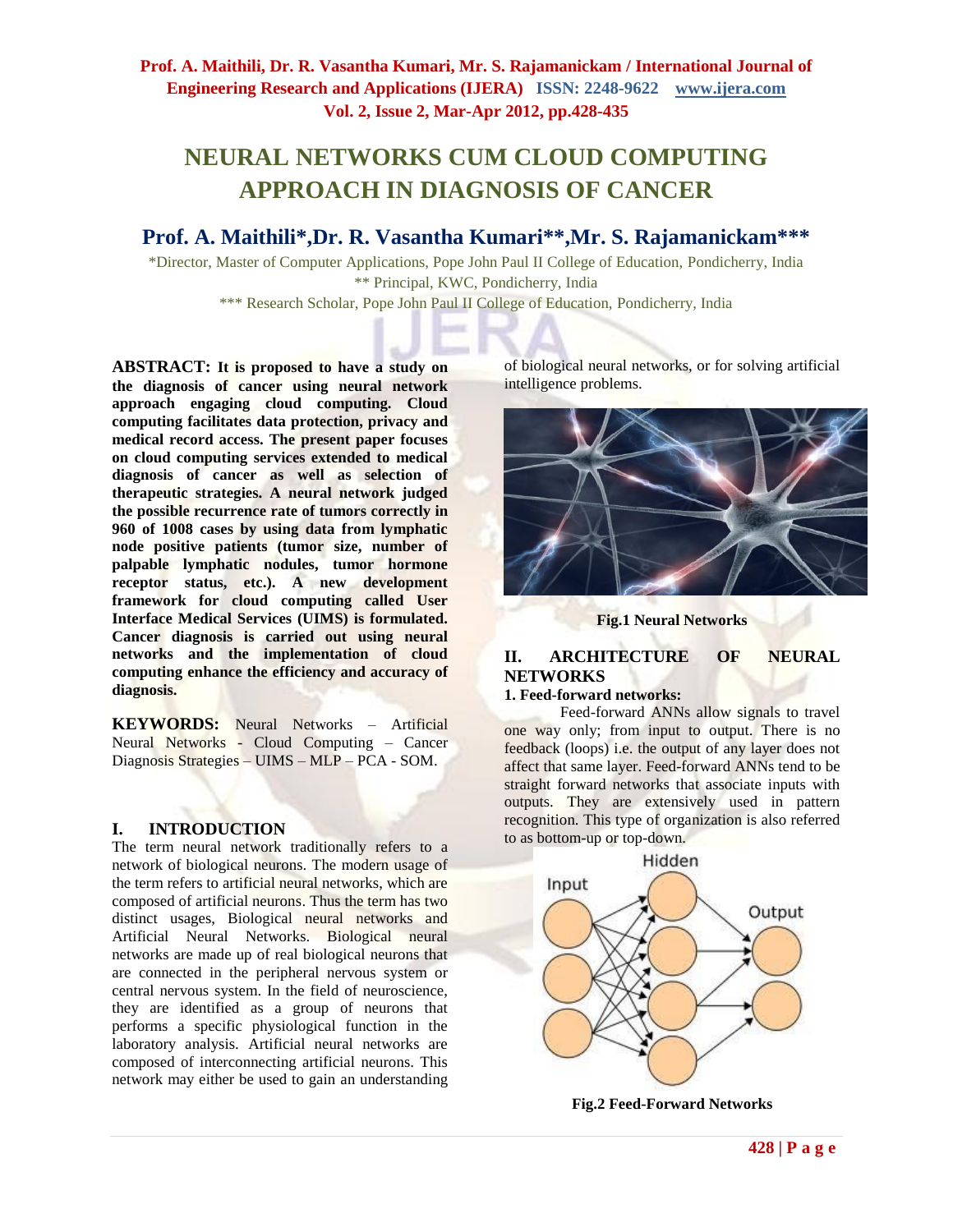#### **2. Feedback networks:**

Feedback networks can have signals travelling in both directions by introducing loops in the network. Feedback networks are very powerful and can get extremely complicated. Feedback networks are dynamic; their 'state' is changing continuously until they reach an equilibrium point. They remain at the equilibrium point until the input changes and a new equilibrium needs to be found. Feedback architectures are also referred to as interactive or recurrent, although the latter term is often used to denote feedback connections in singlelayer organizations.



**Fig.3 Feedback Networks**

### **III. NEURAL NETWORKS LAYER**

The common type of artificial neural network consists of three groups, or layers, of units: a layer of "input" units is connected to a layer of "hidden" units, which is connected to a layer of **"**output" units. The activity of the input units represents the raw information that is fed into the network. The activity of each hidden unit is determined by the activities of the input units and the weights on the connections between the input and the hidden units. The behavior of the output units depends on the activity of the hidden units and the weights between the hidden and output units.

This simple type of network is interesting because the hidden units are free to construct their own representations of the input. The weights between the input and hidden units determine when each hidden unit is active, and so by modifying these weights, a hidden unit can choose what it represents. We can also distinguish single-layer and multi-layer architectures. The single-layer organization, in which all units are connected to one another, constitutes the most general case and is of more potential computational power than hierarchically structured multi-layer organizations. In multi-layer networks, units are often numbered by layer, instead of following a global numbering.



# **IV. APPLICATIONS OF NEURAL NETWORKS**

Neural Networks have broad applications to the real world business problems. They have already been successfully applied in many industries. Since neural networks are best at identifying patterns or trends in data, they are well suited for prediction or forecasting. These include Sales forecasting, Industrial process control, Customer research, Data validation, Risk management and Target marketing.

### **V. NEURAL NETWORKS IN MEDICINE**

The Artificial Neural Networks (ANN) receives extensive application to biomedical systems in the next few decades. The research is focusing on modeling parts of the human body and recognizing diseases from various scans (e.g. cardiograms, CAT scans, ultrasonic scans, etc).



**Fig.5 Neural Networks in Medicine**

Neural Networks are ideal in recognizing diseases using scans there is no need to provide a specific algorithm on how to identify the diseases. Neural Networks learn by example so the details of how to identify the diseases are not needed. What is needed is a set of examples that are reprehensive of all the variations of the diseases. The examples need to be selected very carefully if the system is to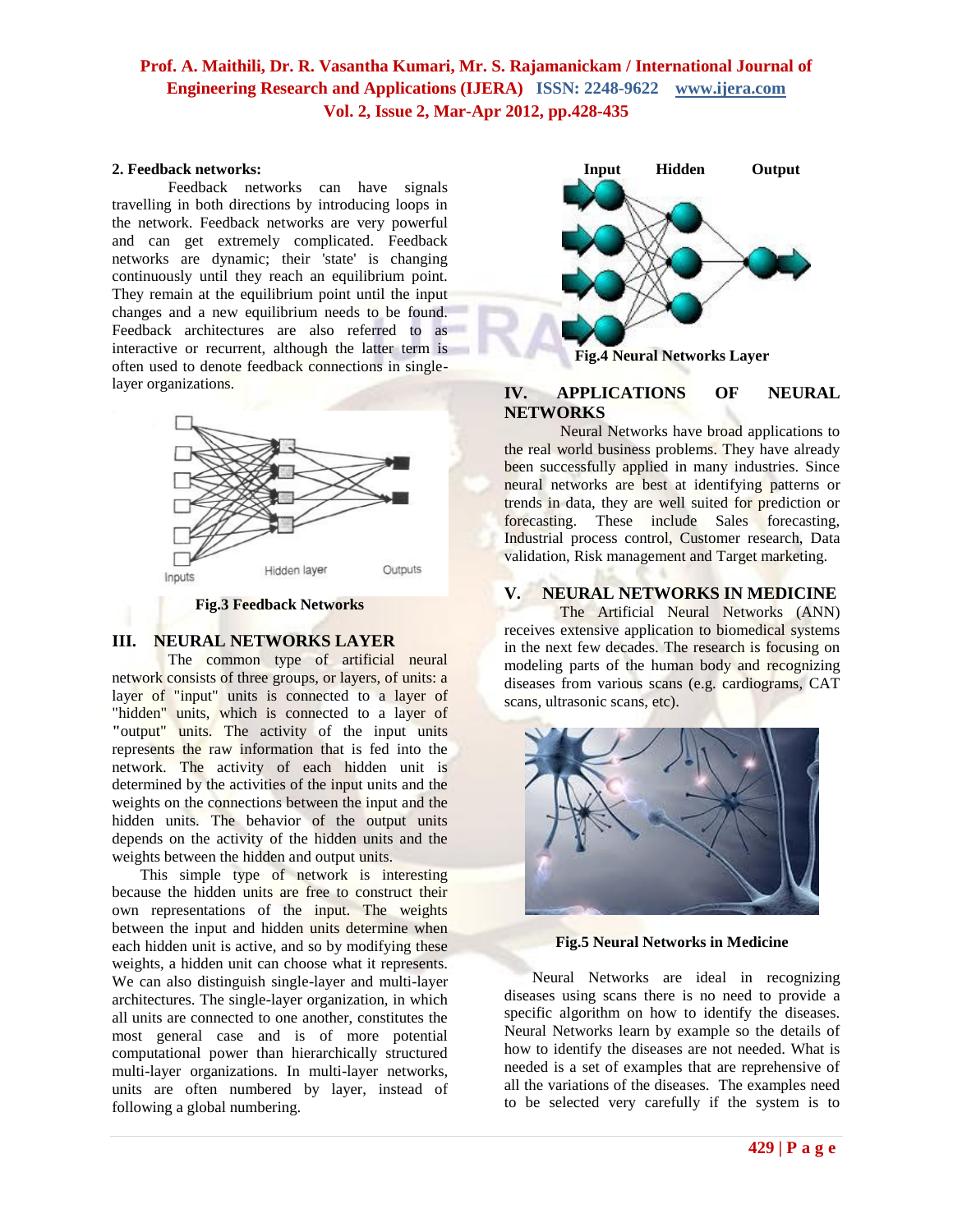perform reliably and efficiently.

#### **1. Modelling and Diagnosing the Cardiovascular System:**

Neural Networks are used experimentally to model the human cardiovascular system. Diagnosis can be achieved by building a model of the cardiovascular system of an individual and comparing it with the real time physiological measurements taken from the patient. If this routine is carried out regularly, potential harmful medical conditions can be detected at an early stage and thus make the process of combating the disease much easier.



**Fig.6 Cardio Vascular System**

A model of an individual's cardiovascular system must mimic the relationship among physiological variables (i.e., heart rate, systolic and diastolic blood pressures, and breathing rate) at different physical activity levels. If a model is adapted to an individual, then it becomes a model of the physical condition of that individual. The simulator will have to be able to adapt to the features of any individual without the supervision of an expert. This calls for a neural network.

Another reason that justifies the use of ANN technology is the ability of ANNs to provide sensor fusion which is the combining of values from several different sensors. Sensor fusion enables the ANNs to learn complex relationships among the individual sensor values, which would otherwise be lost if the values were individually analyzed. In medical modeling and diagnosis, this implies that even though each sensor in a set may be sensitive only to a specific physiological variable, ANNs are capable of detecting complex medical conditions by fusing the data from the individual biomedical sensors.

#### **2. Electronic Noses:**

ANNs are used experimentally to implement electronic noses. Electronic noses have several

potential applications in telemedicine. Telemedicine is the practice of medicine over long distances via a communication link. The electronic nose would identify odours in the remote surgical environment. These identified odours would then be electronically transmitted to another site where an door generation system would recreate them. Because the sense of smell can be an important sense to the surgeon, telesmell would enhance telepresent surgery.



**Fig.7 Electronic Nose**

#### **3. Instant Physician:**

An application developed in the mid-1980s called the "instant physician" trained an auto associative memory neural network to store a large number of medical records, each of which includes information on symptoms, diagnosis, and treatment for a particular case. After training, the net can be presented with input consisting of a set of symptoms; it will then find the full stored pattern that represents the "best" diagnosis and treatment.



**Fig.8 Instant Physician**

#### **4. Examine common characteristics in large volume of data:**

Locating common characteristics in large amounts of data is a type of classification problem. Neural networks can be used to solve classification problems, typically through Multi-Layer Perceptron (MLP) and Support Vector Machines (SVM) type networks.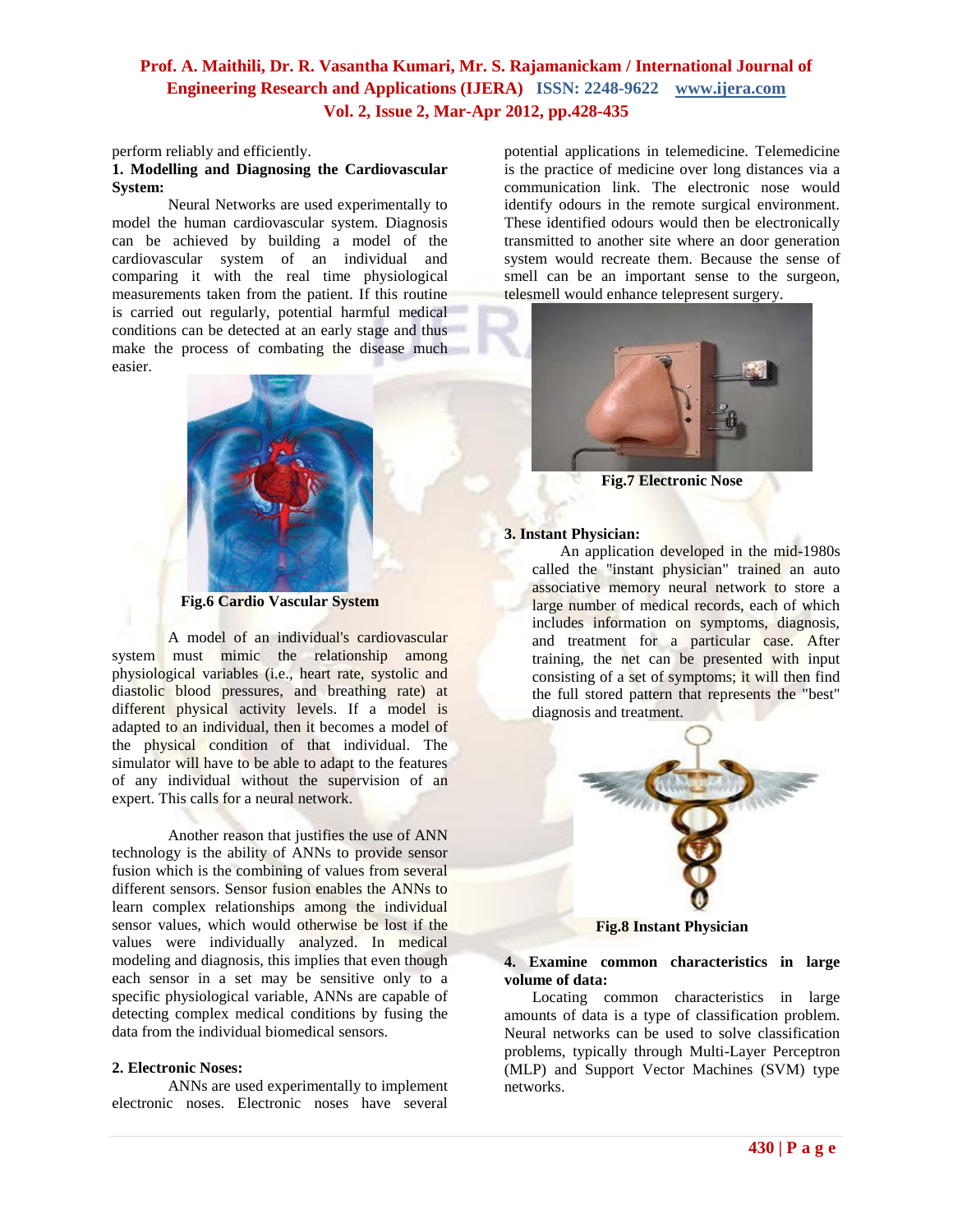Examples of classification applications in medicine include dividing research populations or data into groups for further study. For example, data from studies of body movement could be classified into different patterns to aid with physical therapy.

#### **5. Predicting results based on existing data:**

Forecasting results based on existing data is a type of function approximation problem. Neural networks can be used to solve function approximation problems, typically through Multi-Layer Perception (MLP), Radial Basis Function (RBF) and CANFIS (Co-Active Neuro-Fuzzy Inference System) type networks.

Examples of function approximation applications in medicine include the prediction of patient recovery and automated changes to device settings. For example, data from studies of potential recovery level of patients can provide realistic estimates to patients while helping facilities cut costs by better allocating resources.

#### **6. Predict the progression of medical data over time:**

Predicting the progression of medical data over time is a type of time-series prediction problem. Neural networks can be used to solve time-series problems, typically through Time-Lagged Recurrent (TLRN) type network.

Examples of time-series predictions in medicine include the prediction of cell growth and disease dispersion. For example, data from studies of muscle stimulation patterns of arm movements can be used to control mouse movements on a computer screen.

#### **7. Identify specific characteristics in medical imagery:**

Identifying specific characteristics in medical imagery is a type of image processing problem. Neural networks can be used to solve image processing problems, typically through Principal Component Analysis (PCA) type network.

Examples of image processing in medicine include the detection of characteristics in ultrasound and x-ray features. For example, image data from studies of mammograms can be used for the detection of breast cancer.

#### **8. Group medical data based on key characteristics:**

Grouping of medical data based on key characteristics is a type of clustering problem. Neural networks can be used to solve clustering problems, typically through Self-Organizing Map (SOM) type network.

Examples of clustering in medicine include the detection of key characteristics in demographics or pre-existing conditions. For example, data from studies combined with sensitivity analysis can reverse engineer a biologically plausible relationship from real world data.

### **VI. CLOUD COMPUTING:**

Cloud computing consists of hardware and software resources made available on the internet as managed third-party services. These services typically provide access to advanced software applications and high – end networks of server computers.

### **VII. TYPES OF CLOUD COMPUTING:**

Service providers create cloud computing systems to serve common business or research needs. Examples of cloud computing services include:

- 1. Virtual IT: Configure and utilize remote, third-party servers as extensions to a company's local IT network
- 2. Software: Utilize commercial software applications or develop and remotely host custom built applications.
- 3. Network storage: Back up or archive data across the internet to a provider without needing to know the physical location of storage.

# **VIII. CHARACTERISTICS OF CLOUD COMPUTING:**

- **1. Infrastructure as a Service (IaaS):**
- $\triangleright$  Sharing hardware resources
- $\triangleright$  Extending the infrastructure on demand
- $\triangleright$  Networking capability
- $\blacktriangleright$  Internet connection
- Cost effective cause it replace the need for buying, installing, configuration, customization, extending, support and upgrade.
- **2. Platform as a Service (PaaS):**
- **Developers build their applications over** it
- $\triangleright$  The platform is extending, with other web services and with more features in the future
- $\triangleright$  The platform is hosted by the vendors
- $\triangleright$  The vendor is responsible for updating, upgrading, security and management of the platform.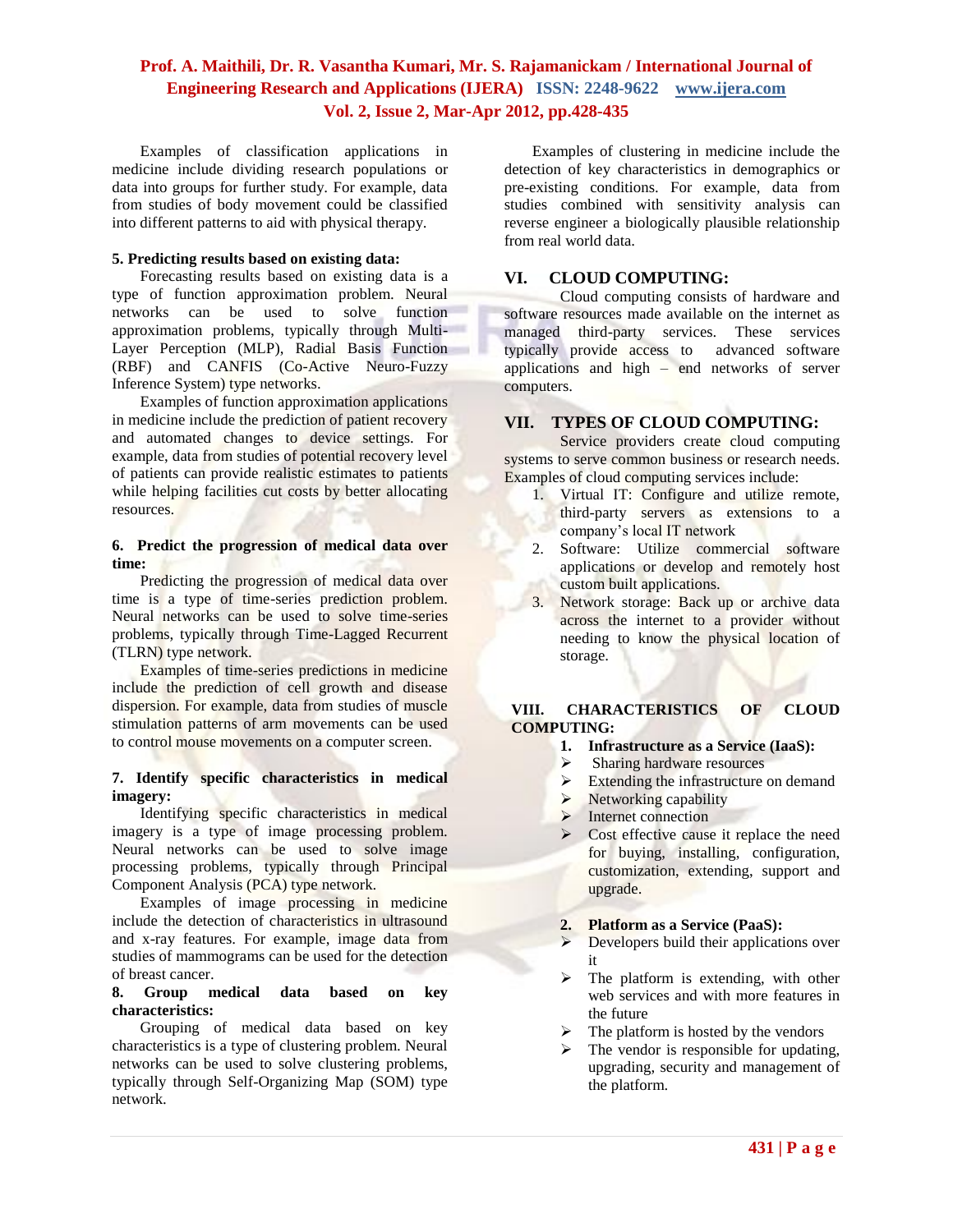- **3. Software as a Service (SaaS):**
- $\triangleright$  Targeting the end users
- User has no need to worry about updating, upgrading , security
- $\triangleright$  Easy to extend with more features
- $\triangleright$  The vendor is hosting the services, storing the files, the customer information and data.

# **IX. CLOUD COMPUTING FOR MEDICAL FIELD**

#### 1. **Centralization:**

One of the most important features will be so beneficial for the medical field and health care area is Centralization, which means saving time, cost and data. as well as providing more easier approach to access , retrieve and processing data. Risk will increase in centralization, and that is risk covered by 2 elements, Centralization of security process is an important factor to relay on, and end-user privileges and access levels.

# 2. **Collaboration:**

Collaboration on certain projects, or tasks is also an important needed feature of cloud computing. Which also is an important feature to use, Doctors can collaborate together on cases, researches, through sharing resources, information and files.

### 3. **Virtualization:**

It is the core axis of IaaS (Infrastructure-as-a-Service): which refers to using virtual machine rather than the hardware, which will make a good sense if the vendor of medical devices (radiology) can make a use of the concept, it'll be cost effective.

# **X. CANCER**

Cancer is primarily an environmental disease, though genetics influence the risk of some cancers. Common environmental factors leading to cancer include: tobacco use, poor diet and obesity, infection, radiation, lack of physical activity, and environmental pollutants. These environmental factors cause or enhance abnormalities in the genetic material of cells. Cell reproduction is an extremely complex process that is normally tightly regulated by several classes of genes, including oncogenes and tumor suppressor genes. Hereditary or acquired abnormalities in these regulatory genes can lead to the development of cancer. A small percentage of cancers, approximately five to ten percent, are entirely hereditary.

The presence of cancer can be suspected on the basis of clinical signs and symptoms, or findings after medical imaging. Definitive diagnosis of cancer, however, requires the microscopic examination of a biopsy specimen. Most cancers can be treated, with the most important modalities being chemotherapy, radiotherapy and surgery. The prognosis in cancer cases can be greatly influenced by the type and location of the cancer and the extent of disease. While cancer can affect people of all ages, and a few types of cancer are more common in children than in adults, the overall risk of developing cancer generally increases with age, at least up to age 80-85 yr. In 2007, cancer caused about 13% of all human deaths worldwide (7.9 million). Rates are rising as more people live to an old age and as mass lifestyles changes occur in the developing world.

### **1. Origin of Cancer:**

The organs in our body are made up of cells. Cells divide and multiply as the body needs them. When these cells continue multiplying when the body doesn't need them, the result is a mass or growth, also called a tumor. These growths are considered either benign or malignant. Benign is considered noncancerous and malignant is cancerous. Benign tumors rarely are life threatening and do not spread to other parts of the body. They can often be removed. Malignant tumors, however, often invade nearby tissue and organs, spreading the disease.

### **2. Spreading of Cancer:**

The cells within malignant tumors have the ability to invade neighboring tissues and organs, thus spreading the disease. It is also possible for cancerous cells to break free from the tumor site and enter the bloodstream, spreading the disease to other organs. This process of spreading is called metastasis. When cancer has metastasized and has affected other areas of the body, the disease is still referred to the organ of origination. For example, if cervical cancer spreads to the lungs, it is still called cervical cancer, not [lung cancer.](http://cancer.about.com/od/lungcancer/a/typeslungcancer.htm) Although most cancers develop and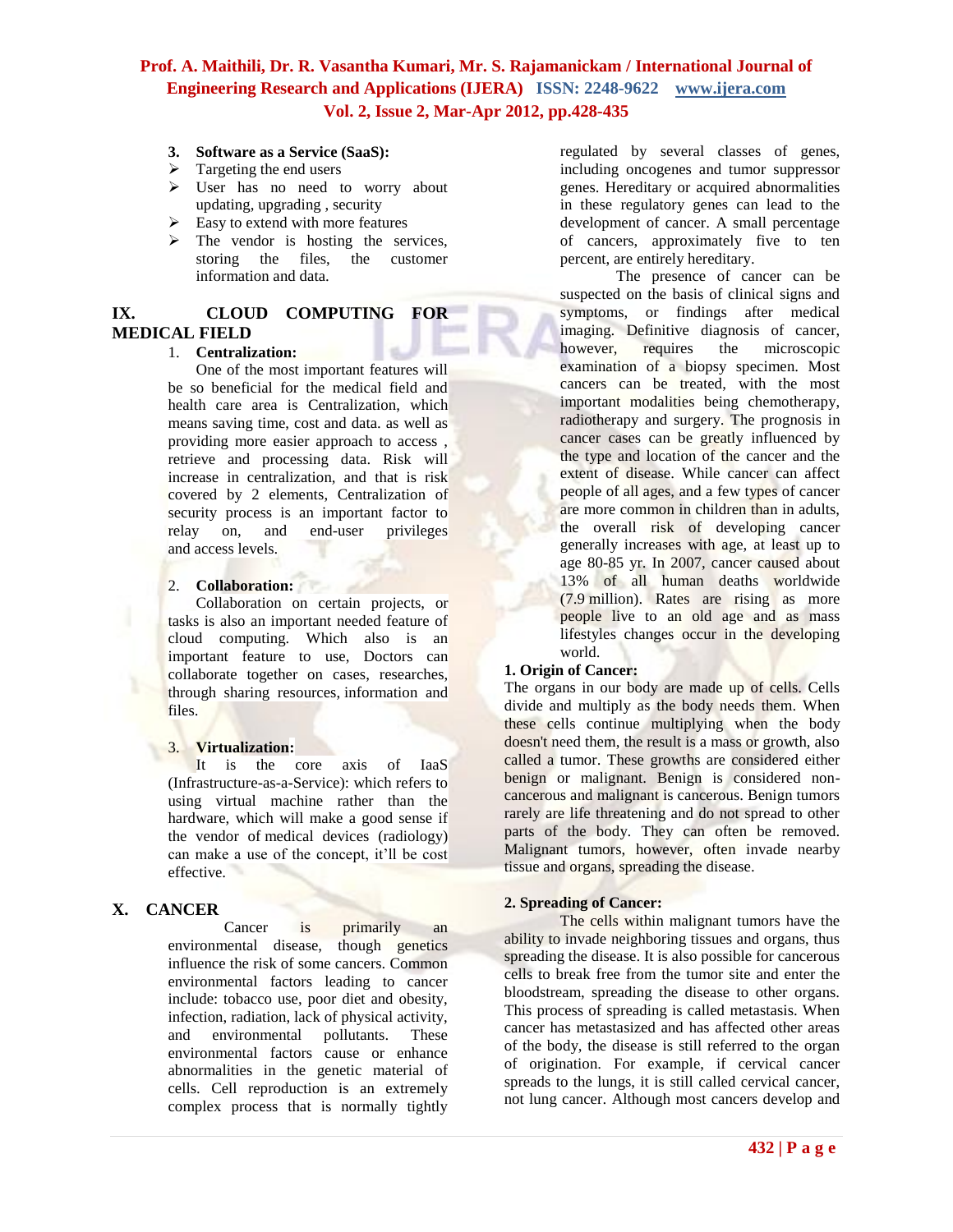spread this way -- via an organ - blood cancer like [leukemia](http://cancer.about.com/od/leukemia/a/whatisleukemia.htm) do not. They affect the blood and the organs that form blood and then invade nearby tissues.



**Fig.9 Spreading of Cancer Cells**

# **XI. DIAGNOSING CANCER USING NEURAL NETWORKS**

Artificial Neural Network model could perform "intelligent" tasks similar to those performed by the human brain. Artificial neural network models offer a completely different approach to problem solving and they are sometimes called the sixth generation of computing. In the network the input neuron values are the demographic data concerns information such as patient's age, sex etc. The hidden neuron values are based on heuristic<br>diagnostic knowledge represents experience diagnostic knowledge represents experience accumulated through years and concerns the way an expert uses the patient data to make diagnoses. The heuristic knowledge has been acquired interviewing experts in the field and constructed a diagnostic tree based on criteria. The output layer produces the outputs.

#### **1. Training the model:**

Once a network has been structured for a particular application, that network is ready to be trained. To start this process the initial weights are chosen randomly. Then, the training, or learning, begins. The ANN has been trained by exposing it to sets of existing data (based on the follow up history of cancer patients) where the outcome is known. Multi-layer networks use a variety of learning techniques; the most popular is back – propagation algorithm. It is one of the most effective approaches to machine learning algorithm Information flows from the direction of the input layer towards the output layer. A network is trained rather than programmed. Learning in ANN's is typically accomplished using examples. This is also called

'training' in ANN's because the learning is achieved by adjusting the connection weights in ANN's iteratively so that trained (or learned). The number of iterations of the training algorithm and the iterations of the training convergence time will vary depending on the weight initialization. After repeating this process for a sufficiently large number of training cycles the network will usually converge to some state where the error of the calculations is small. In this case one says that the network has learned a certain target function. Learning techniques are often divided into supervised, unsupervised and reinforcement learning.



It is well known that the performance of learning systems on the training data often does not reflect the performance on unknown data. This is due to the fact that the system often adapts well on training to the particularities of the training data. Therefore, the training data should be randomly chosen from all available data. It should represent the typical data properties. If we have initially a bias in the training data you will encounter performance problems for the test data later. In order to test the real generalization abilities of a network to unknown data, it must be tested by classified, but yet unknown data, the test data that should not contain samples coming from patients of the training data. We have to face the fact that patient data is very individual and it is difficult to generalize from one patient to another. Ignoring this fact would pretend better results than a real system could practically achieve.

# **2. Method of study:**

2.1 Cell culture and Tumor samples:

The source and other information for the cell lines and tumor samples used in this study are described for the training set and for the test set. All the original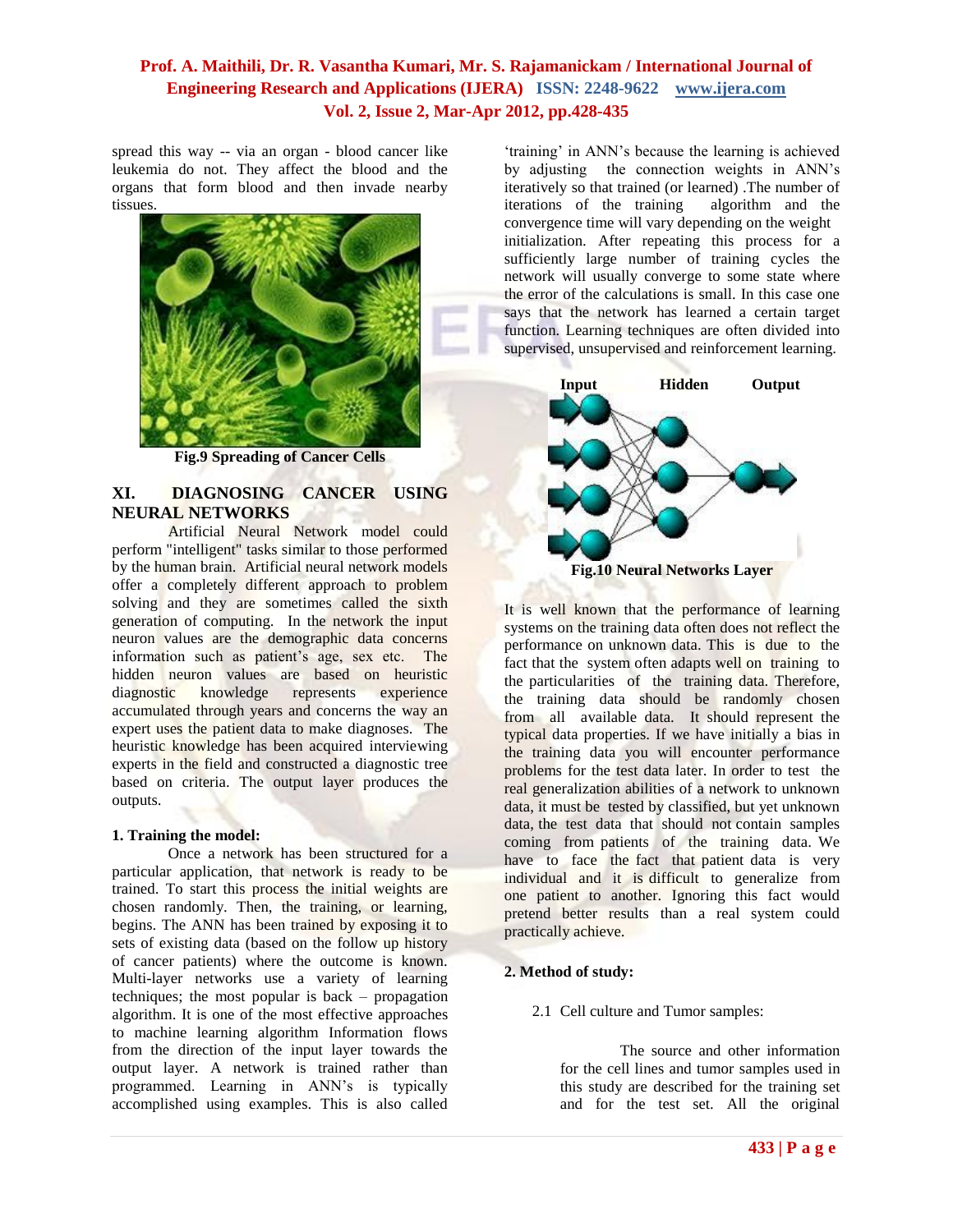histological diagnoses were made at tertiary hospitals, which have reference diagnostic laboratories with extensive experience in the diagnosis of pediatric cancers.

2.2 Microarray experiments:

Improve knowledge for gene function. Focus basic research. Focus design of therapeutic strategies. Disease diagnosis. Sequencing and mutation detection.

# **XII. DIAGNOSING CANCER USING CLOUD COMPUTING**

Medical applications and solutions as a service are not brand new idea , There are many companies providing medical solutions as a service , though there are many other web based solutions targeting medical and health care field as EMR " electronic medical record " , EHR " electronic health record " , PHR " personal health record " , also HIS " Hospital Information Systems " . Some large corporations also get into the market providing their services in health care area as Google and Microsoft . Most of those services and applications are classified under SaaS " Software as a Service " , there is no Platform built to target medical or health care area under the classification of PaaS , also even there is many Web based application and services , along with many open source web based medical and health care solutions , there is no application begin built on specific **platform** yet Some fear buzzed up for security of medical and health care related data and information , also seems the developers not interested yet to move from their own web based services to someone else platform . especially with the portability issue Somehow some already joined the cloud , i believe I should mention that some research centers and educational facilities already using some Cloud services and platform to provide the collaboration , sharing and increase the productivity to the team work . Cloud Computing model could perform "intelligent" tasks similar to those performed by the human brain.

# **XIII. USER INTERFACE MEDICAL SERVICES:**

UIMS is an interactive decision support system (DSS) Computer Software, which is designed to assist physicians and other health professionals with decision making tasks, as as determining diagnosis of patient data. An User

Interface Medical Services has been coined as an active knowledge systems, which use two or more items of patient data to generate case-specific advice. This implies that a UIMS is simply a DSS that is focused on using knowledge management in such a way to achieve clinical advice for patient care based on some number of items of patient data. There are two types of UIMS, Knowledge-Based and Non Knowledge-Based.

# **1. Features of a Knowledge-Based UIMS:**

Most UIMS consist of three parts, the knowledge base, interface engine, and mechanism to communicate. The knowledge base contains the rules and associations of compiled data which most often take the form of IF-THEN rules. If this was a system for determining drug interactions, then a rule might be that IF drug  $X$  is taken AND drug  $Y$  is taken THEN alert user. Using another interface, an advanced user could edit the knowledge base to keep it up to date with new drugs. The inference engine combines the rules from the knowledge base with the patient's data. The communication mechanism will allow the system to show the results to the user as well as have input into the system.

### **2. Features of a non-Knowledge-Based UIMS:**

UIMS's that do not use a knowledge base use a form of [artificial intelligence](http://en.wikipedia.org/wiki/Artificial_intelligence) called [machine learning,](http://en.wikipedia.org/wiki/Machine_learning) which allow computers to learn from past experiences and/or find patterns in clinical data. Two types of non-knowledge-based systems are artificial neural networks and genetic algorithms.

Artificial [neural networks](http://en.wikipedia.org/wiki/Neural_networks) use nodes and weighted connections between them to analyze the patterns found in the patient data to derive the associations between the symptoms and a diagnosis. This eliminates the need for writing rules and for expert input. However since the system cannot explain the reason it uses the data the way it does, most clinicians don't use them for reliability and accountability reasons.

[Genetic Algorithms](http://en.wikipedia.org/wiki/Genetic_Algorithms) are based on simplified evolutionary processes using directed selection to achieve optimal UIMS results. The selection algorithms evaluate components of random sets of solutions to a problem. The solutions that come out on top are then recombined and mutated and run through the process again. This happens over and over till the proper solution is discovered. They are